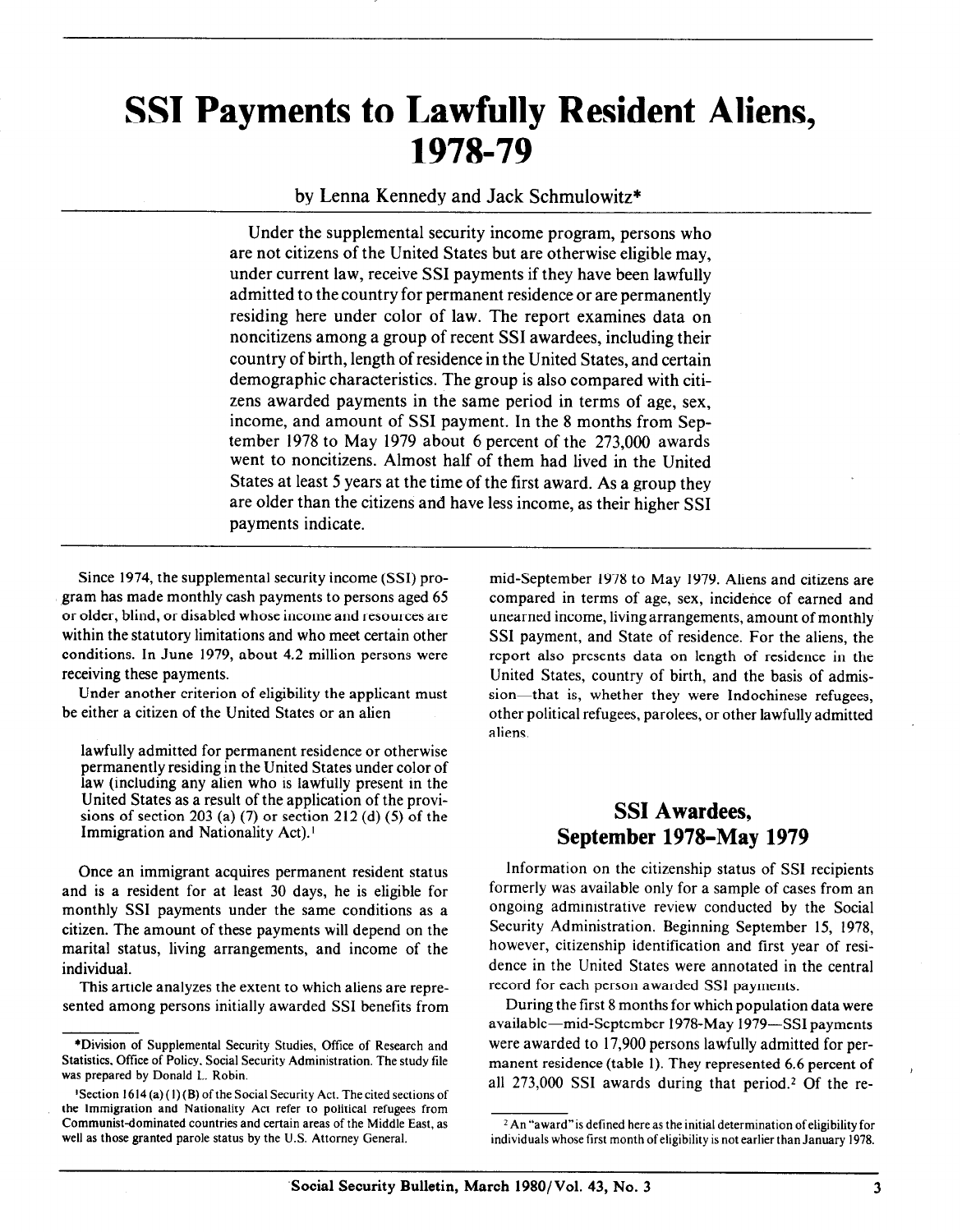Table 1.—Supplemental security income: Number of persons awarded federally administered payments, by citizenship status and reason for eligibility, September 1978-May 1979

|                                                                                                                                                   |                                                          |                                                         | <b>Adults</b>                    | Children                                         |                                       |                                        |
|---------------------------------------------------------------------------------------------------------------------------------------------------|----------------------------------------------------------|---------------------------------------------------------|----------------------------------|--------------------------------------------------|---------------------------------------|----------------------------------------|
| Citizenship status<br>and first year of residence                                                                                                 | Total                                                    | Aged                                                    | <b>Blind</b>                     | Disabled                                         | Blind                                 | Disabled                               |
|                                                                                                                                                   | 272.893                                                  | 105,159                                                 | 3,375                            | 136,223                                          | 888                                   | 27,248                                 |
| U.S. citizens <sup>1</sup><br>Aliens. total                                                                                                       | 247,872<br>17.901                                        | 90.007<br>12.846                                        | 3.140<br>156                     | 127,770<br>4,513                                 | 852<br>19                             | 26,103<br>367                          |
| Alien status:<br>Conditionally admitted<br>Indochinese refugees<br>Paroled by Attorney General<br>Others lawfully admitted<br>Status not reported | 3.777<br>637<br>1.693<br>1.325<br>122<br>14,124<br>7.120 | 2,798<br>452<br>1.196<br>1.073<br>77<br>10,048<br>2,306 | 36<br>16<br>11<br>8<br>120<br>79 | 843<br>121<br>452<br>233<br>37<br>3,670<br>3.940 | 5<br>.<br>.<br>14<br>17               | 95<br>44<br>33<br>Ħ<br>7<br>272<br>778 |
| First year of residence:<br>All aliens<br>$1977-79$<br>$1974 - 76$<br>Before $1974$ ,                                                             | 17.901<br>7,842<br>2.455<br>7.604                        | 12.846<br>6.708<br>1,665<br>4.473                       | 156<br>56<br>26<br>74            | 4,513<br>948<br>662<br>2.903                     | 19<br>6<br>6                          | 367<br>124<br>96<br>147                |
| Conditionally admitted<br>$1977-79$<br>$1974 - 76$                                                                                                | 3.777<br>2.411<br>515<br>851                             | 2,798<br>2.017<br>317<br>464                            | 36<br>21<br>7<br>R               | 843<br>333<br>156<br>354                         | 5<br>$\overline{c}$<br>$\overline{c}$ | 95<br>38<br>33<br>24                   |
| Others lawfully admitted<br>$1974 - 76$                                                                                                           | 14.124<br>5.431<br>1.940<br>6,753                        | 10,048<br>4.691<br>1.348<br>4,009                       | 120<br>35<br>19<br>66            | 3,670<br>615<br>506<br>2,549                     | 14<br>6                               | 272<br>86<br>63<br>123                 |

1 Includessome noncitizens residing in the United States before June 30, 1948 (con- 2 Sec. 203 (a) (7) of the Immigration and Nationality Act. sidered lawfully admitted for permanent residence under Presidential amnesty). 3 Sec. 212 (d) (5) of the Immigration and Nationality Act.

mainder, 248,000 were citizens and citizenship status was not reported for 7,100 persons.3

The majority of the noncitizen awardees (14,100) were admitted under the regular immigration procedures; 3,800 were admitted conditionally. The conditionally admitted include refugees from Indochina, other political refugees, those present under the Attorney General's parole authority, and a small number placed in deferred status as a result of court orders.

Those who were not citizens were more likely to have been awarded SSI payments on the basis of age than of blindness or disability. Thirty-nine percent of all awards studied were made to aged persons. Seventy-two percent of the awards made to aliens went to aged persons-a proportion that was almost twice as high.

## Duration of Residence in the United States

Forty-two percent of the 17,900 aliens who received their SSl payments for the first time during the study period had already been living in the United States for at least 5 years, with their first year of residence before 1974. Fourteen percent had arrived between 1974 and 1976. The remainder (44 percent) first lived in this country in 1977, 1978, or I979 (table I).

Viewed separately, the conditionally admitted showed a different pattern. Less than one-fourth of them were residents before 1974, and over 60 percent had come to this country since 1977. The "other lawfully admitted" aliens had been living in the United States for a longer periodalmost half for 5 years or more.

#### Age and Sex

The noncitizens were, in general, substantially older than the citizens awarded payments during the same period. Eight out of IO of the former were aged 60 or older, and 4 out of IO of the latter. Few of the aliens were under age 30 (6 percent compared with 25 percent of the citizens). At the other end of the age scale, more aliens were aged 75 or older, especially among the later arrivals (table 2).

The distribution by sex was similar for citizens and noncitizens. In both groups, about 56 percent of the awardees were women.

#### State of Residence

Although aliens made up only 7 percent of SSI awards nationwide, most were residing in a small number of States. As a result, they represented a larger proportion of awards in those States. Seven in IO of the alien awardees were living in California, Florida, New York, and Texas, and they accounted for 15 percent of all awardees in California, 14

<sup>&</sup>lt;sup>3</sup> Some of these persons may be noncitizens; one reason for nonreporting was "citizenship status being developed."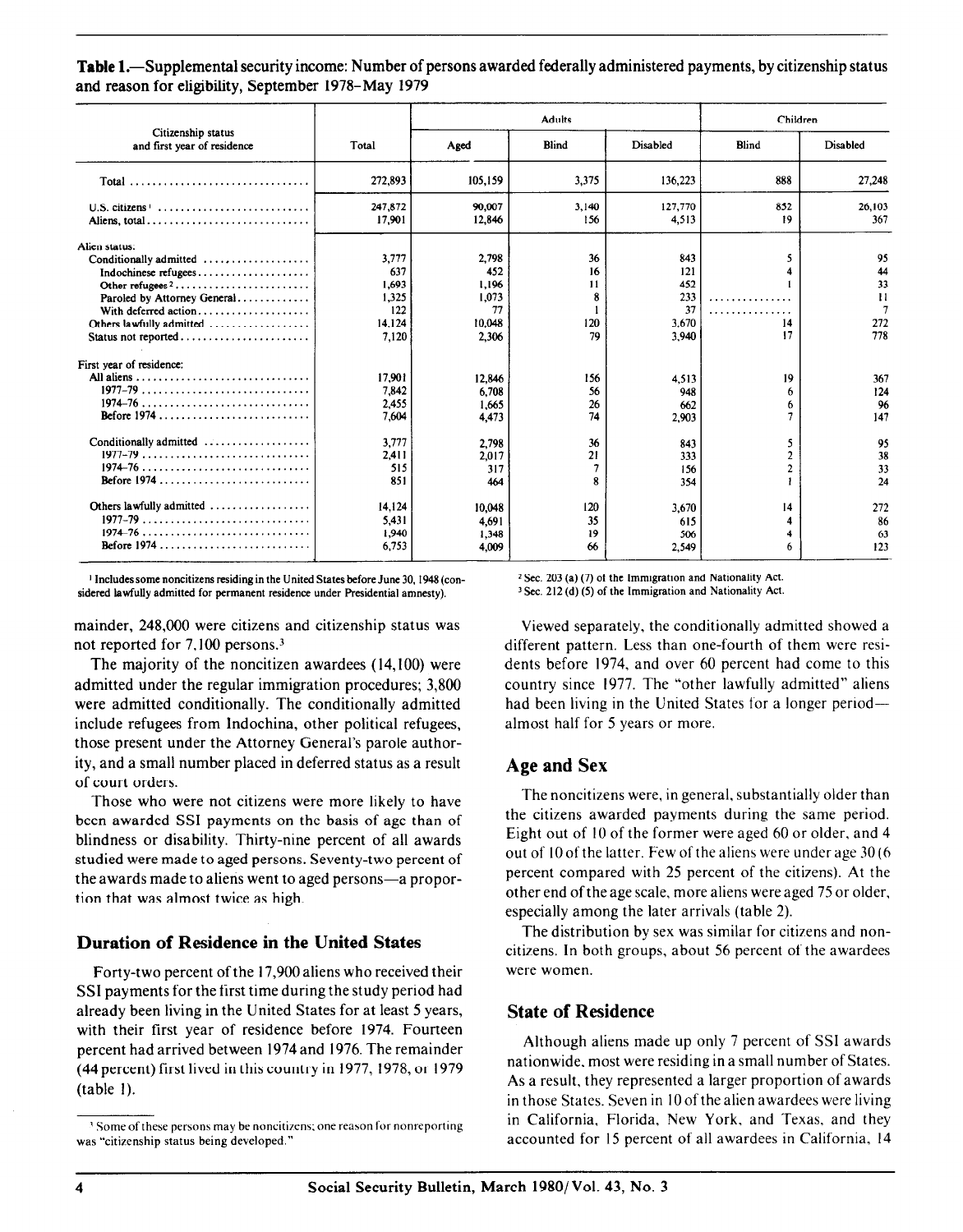Table 2.—Supplemental security income: Number and percentage distribution of persons awarded federally administered payments. by citizenship status, age, sex, and race, September 1978-May 1979

|                                                    |                              |                               | Aliens |                        |                |                          |         |                |  |
|----------------------------------------------------|------------------------------|-------------------------------|--------|------------------------|----------------|--------------------------|---------|----------------|--|
|                                                    |                              |                               |        | Conditionally admitted |                | Others lawfully admitted |         |                |  |
| Age, sex, and race                                 | All<br>awardees <sup>1</sup> | U.S.<br>citizens <sup>2</sup> | Total  | 1974-79                | Before<br>1974 | Total                    | 1974-79 | Before<br>1974 |  |
| Total number $\ldots$ , , , ,                      | 272,893                      | 247,872                       | 3,777  | 2,926                  | 851            | 14,124                   | 7,371   | 6,753          |  |
| Total percent $\ldots \ldots \ldots \ldots \ldots$ | 100.0                        | 100.0                         | 100.0  | 100.0                  | 100.0          | 100.0                    | 100.0   | 100.0          |  |
| $Age:$ <sup>3</sup>                                |                              |                               |        |                        |                |                          |         |                |  |
| Under $18$                                         | 10.5                         | 11.1                          | 2.5    | 2.5                    | 2.7            | 2.0                      | 2.0     | 1.9            |  |
|                                                    | 62                           | 6.5                           | 1.3    | .7                     | 3.3            | 1.7                      | 1.2     | 2.3            |  |
| $22-29$                                            | 6.6                          | 7.0                           | 2.1    | 1.6                    | 3.6            | 2.4                      | 1.7     | 3.2            |  |
| $30 - 39 - 11$                                     | 6.3                          | 6.6                           | 1.7    | 1.4                    | 2.8            | 2.7                      | 19      | 3.6            |  |
|                                                    | 7.9                          | 8.2                           | 3.6    | 2.0                    | 8.9            | 3.8                      | 1.5     | 6.3            |  |
|                                                    | 15.9                         | 16.4                          | 7.5    | 5.2                    | 15.4           | 9.4                      | 4.5     | 14.8           |  |
| $60 - 64$                                          | 10.5                         | 10.4                          | 12.1   | 11.7                   | 13.3           | 12.6                     | 10.6    | 14.7           |  |
|                                                    | 15.5                         | 14.1                          | 32.9   | 34.4                   | 27.4           | 34.3                     | 38.9    | 29.3           |  |
|                                                    | 7.5                          | 6.8                           | 19.1   | 21.9                   | 9.4            | 16.4                     | 21.7    | 10.5           |  |
|                                                    | 5.4                          | 5.2                           | 9.8    | 10.8                   | 6.2            | 8.4                      | 10.4    | 6.3            |  |
| 80 and over                                        | 7.6                          | 7.7                           | 7.5    | 7.7                    | 6.9            | 6.3                      | 5.6     | 7.1            |  |
| Sex:                                               |                              |                               |        |                        |                |                          |         |                |  |
| Men                                                | 44.2                         | 44.3                          | 43.3   | 44.4                   | 39.8           | 41.3                     | 41.9    | 40.6           |  |
|                                                    | 55.8                         | 557                           | 56.7   | 55.6                   | 60.2           | 58.7                     | 58.1    | 59.4           |  |
| Race:                                              |                              |                               |        |                        |                |                          |         |                |  |
| White                                              | 64.3                         | 66.0                          | 32.2   | 21.7                   | 68.2           | 452                      | 23.6    | 68.8           |  |
|                                                    | 23.6                         | 24.9                          | 1.4    | 1.1                    | 2.5            | 6.3                      | 5.9     | 6.8            |  |
| Other                                              | 3.5                          | 2.2                           | 19.6   | 19.6                   | 19.6           | 21.8                     | 27.8    | 15.2           |  |
|                                                    | 8.6                          | 6.9                           | 46.8   | 57.6                   | 9.8            | 26.7                     | 42.7    | 9.3            |  |

t Includes awards for which citizenship status was not reported.

2 Includes some noncitizens residing in the United States before June 30,1948 (conpercent in New York, I2 percent in Florida, and 8 percent in Texas (table 3).

The same States, together with Illinois, Massachusetts, and New Jersey, accounted for more than 80 percent of the noncitizens-whether with conditional or regular admission and regardless of length of residence. This pattern no doubt reflects the extent of admissions at some of the most frequent points-of-entry (New York City, Los Angeles, San Francisco, Miami, and the Southwestern border), as well as the tendency of new immigrants to settle, at least initially, in areas where persons of similar ethnic backgrounds reside.

## Country of Birth

The 15,000 noncitizens for whom a country of birth was reported to the central record had come to the United States from more than 100 different countries and territories. Table 4 presents data for the countries accounting for at least 200 SSI awardees. The greatest proportion ( 12.1 percent) came from Mexico; almost as many (11.7 percent) were from the Republic of the Philippines. Other countries sizably represented were Cuba (9.2 percent), the Union of Soviet Socialist Republics, (8.8 percent), Korea (4.9 percent), and China (4.8 percent). Indochina (including Cambodia, Laos, and Vietnam) accounted for 4.4 percent.

Persons from the Philippines, Mexico, and Cuba together made up about one-third of the noncitizens awarded SSI payments during this period. Forty-eight percent of the conditionally admitted were born in Indochina or in the U.S.S.R.

sidered lawfully admitted for permanent residence under Presidential amnesty. 3 Age on birthday in 1978.

Overall, 42 percent of the noncitizen awardees had lived in the United States before 1974. This proportion varied widely according to country of birth. From four countries, more than half of the awardees studied had emigrated at least 5 years before: Mexico (74 percent), Italy (59 percent), Cuba (56 percent), and Haiti (5 1 percent). From seven other countries, less than 20 percent had been U.S. residents that long: Korea (14 percent), Turkey (12 percent), China (11 percent), India (8 percent), the Philippines (7 percent), the U.S.S.R. (5 percent), and Indochina (3 percent).

#### Awardees in May 1979

About 4 out of 5 of those awarded SSl payments in the period studied were still receiving them in May 1979-the end of the period. The same proportion held for citizens, although noncitizens were somewhat more likely to have retained eligibility (88 percent). Noncitizens were also more likely to be receiving a federally administered State supplementary payment.4 Seventy-one percent of the noncitizens had such payments but only 41 percent of the citizens. This difference in the receipt of these payments reflects the geographic concentration of the noncitizens in States with federally administered supplementation programs, especially California and New York.

Income. Once an individual has been determined to be

<sup>4</sup>Data on citizenship status are not available for persons receiving supplementary payments under State-administered programs, although some of the study cases probably do get such payments.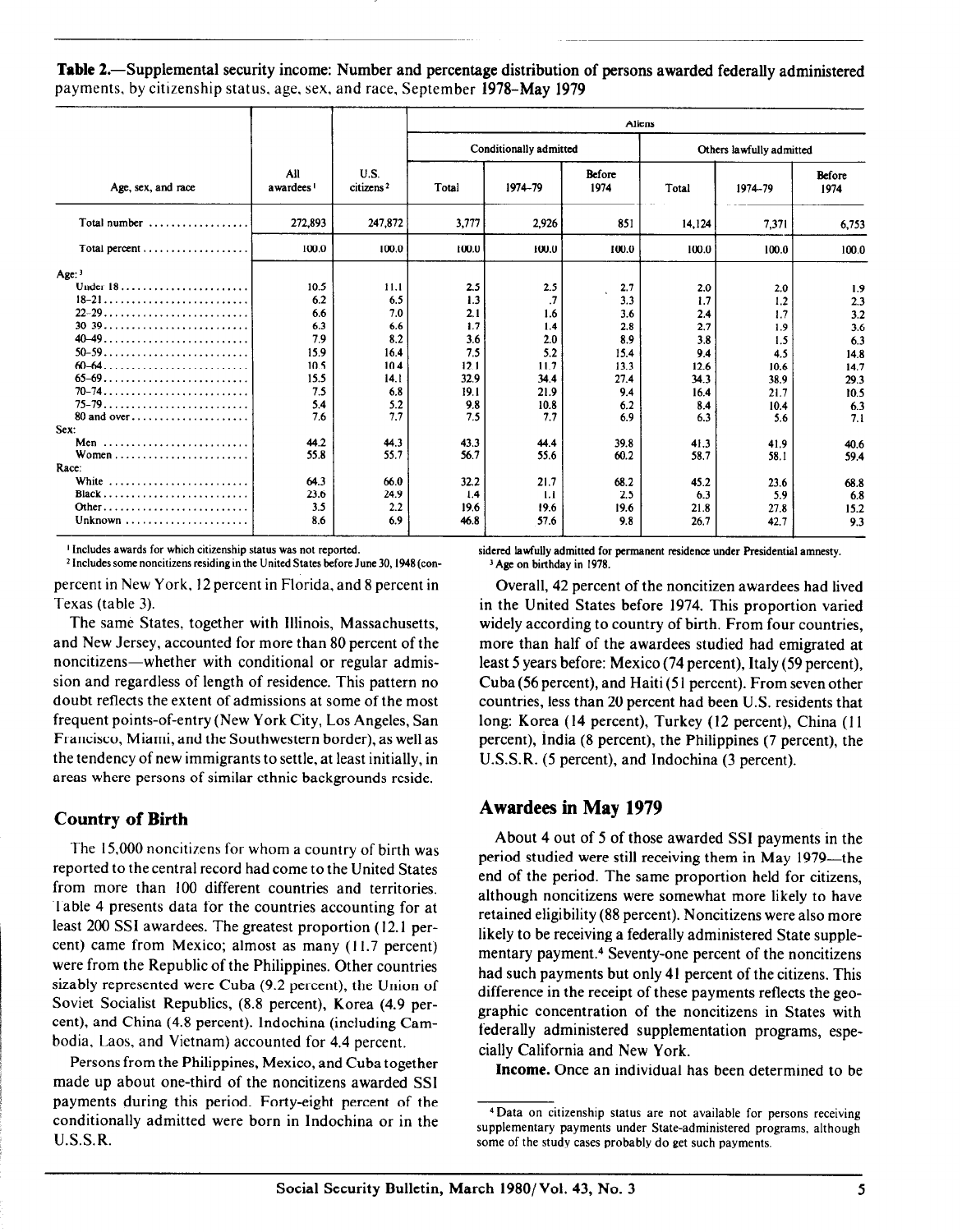categorically eligible for SSI payments, the amount of the cash benefit under the old-age, survivors, and disability payment that person receives depends on marital status, insurance (OASDI) program. The proportion was higher income, and living arrangements. Among the May 1979 among those whose SSI eligibility is based on age (84

recipients who were citizens, 50 percent were also receiving a percent) than among the blind and the disabled (27 percent).

| Table 3.—Supplemental security income: Number of persons awarded federally administered payments, by citizenship status |  |
|-------------------------------------------------------------------------------------------------------------------------|--|
| and first year of residence and by State, September 1978–May 1979                                                       |  |

|                                                   |                              |                              | Aliens         |                                        |                                      |                |                          |  |  |  |
|---------------------------------------------------|------------------------------|------------------------------|----------------|----------------------------------------|--------------------------------------|----------------|--------------------------|--|--|--|
|                                                   |                              |                              |                | <b>Status</b>                          |                                      |                | First year of residence  |  |  |  |
| State                                             | All<br>awardees <sup>1</sup> | U.S.<br>citicns <sup>2</sup> | Total          | Conditionally<br>admitted <sup>3</sup> | Others lawful-<br>$\Box$ by admitted | Before<br>1974 | 1974-79                  |  |  |  |
| $Total$                                           | 272,893                      | 247,872                      | 17,901         | 3,777                                  | 14,124                               | 7,604          | 10,297                   |  |  |  |
| Alabama                                           | 7,794                        | 7,581                        | 15             | $\mathbf{2}$                           | 13                                   | 4              | 11                       |  |  |  |
| Alaska                                            | 229                          | 212                          | 11             | 2                                      | 9                                    | 4              | 7                        |  |  |  |
| Arizona<br>Arkansas                               | 2,023                        | 1,858                        | 105            | 6                                      | 99                                   | 82             | 23                       |  |  |  |
| California                                        | 3,796<br>40,778              | 3,562<br>33,264              | 15<br>6,265    | 10<br>1,253                            | 5<br>5,012                           | 4<br>2,746     | 11                       |  |  |  |
| Colorado                                          | 1,894                        | 1,709                        | 86             | 50                                     | 36                                   | 17             | 3.519<br>69              |  |  |  |
| Connecticut                                       | 2,029                        | 1,832                        | 153            | 28                                     | 125                                  | 58             | 95                       |  |  |  |
| Delaw are                                         | 709                          | 673                          | 13             | 5                                      | 8                                    | 6              | $\overline{7}$           |  |  |  |
| District of Columbia                              | 1,220                        | I, 146                       | 38             | 7                                      | 31                                   | 18             | 20                       |  |  |  |
| Florida                                           | 12,679                       | 10,798                       | 1,546          | 374                                    | 1,172                                | 822            | 724                      |  |  |  |
| Georgia                                           | 9,186                        | 8,916                        | 50             | 18                                     | 32                                   | 12             | 38                       |  |  |  |
| Hawaii                                            | 847                          | 595                          | 243            | 22                                     | 221                                  | 62             | 181                      |  |  |  |
| Idaho                                             | 580                          | 558                          | 8              |                                        | 8                                    | 4              | 4                        |  |  |  |
|                                                   | 9,270                        | 8,463                        | 645            | 171                                    | 474                                  | 179            | 466                      |  |  |  |
| Indiana                                           | 3,921                        | 3,825                        | 35             | 9                                      | 26                                   | 13             | 22                       |  |  |  |
| Iowa<br><b>Kansas</b>                             | 2,403<br>1,576               | 2,334<br>1,523               | 29<br>29       | 15<br>16                               | 14<br>13                             | 6              | 23                       |  |  |  |
| Kentucky                                          | 5,801                        | 5,619                        | 22             | 10                                     | 12                                   | 8<br>1         | 21<br>21                 |  |  |  |
| Louisiana                                         | 6,311                        | 5,912                        | 111            | 50                                     | 61                                   | 38             | 73                       |  |  |  |
| Maine                                             | 1,719                        | 1,665                        | 21             | 3                                      | 18                                   | 14             | $\overline{\phantom{a}}$ |  |  |  |
| Maryland                                          | 3,795                        | 3,488                        | 240            | 112                                    | 128                                  | 41             | 199                      |  |  |  |
| Massachusetts                                     | 8,896                        | 8,032                        | 687            | 92                                     | 595                                  | 329            | 358                      |  |  |  |
| Michigan                                          | 8,320                        | 7,824                        | 306            | 62                                     | 244                                  | 108            | 198                      |  |  |  |
| $Minnessota \ldots \ldots \ldots \ldots$          | 2,143                        | 2,027                        | 64             | 35                                     | 29                                   | 7              | 57                       |  |  |  |
| $M$ ississippi $\ldots \ldots \ldots \ldots$      | 5.299                        | 5,213                        | $\overline{7}$ | $\overline{2}$                         | 5                                    | $\mathbf{I}$   | 6                        |  |  |  |
| Missouri                                          | 5,972                        | 5,770<br>535                 | 70<br>11       | 38<br>6                                | 32<br>5                              | 12             | 58<br>7                  |  |  |  |
| Montana<br>$Nebraska \ldots \ldots \ldots$        | 565<br>1,187                 | 1.147                        | 14             | 7                                      | 7                                    | 4<br>4         | 10                       |  |  |  |
| $Nevada \ldots \ldots \ldots \ldots \ldots$       | 828                          | 753                          | 48             | 3                                      | 45                                   | 22             | 26                       |  |  |  |
| New Hampshire                                     | 468                          | 450                          | 11             | 2                                      | 9                                    | 5              | 6                        |  |  |  |
| $New Jersey \dots \dots \dots \dots$              | 8,689                        | 7,566                        | 896            | 113                                    | 783                                  | 330            | 566                      |  |  |  |
| New Mexico $\dots\dots\dots\dots\dots$            | 1,404                        | 1,288                        | 48             | 8                                      | 40                                   | 32             | 16                       |  |  |  |
| New York                                          | 24,913                       | 20,777                       | 3,484          | 657                                    | 2,827                                | 1,353          | 2,131                    |  |  |  |
| North Carolina                                    | 9,066                        | 8,867<br>360                 | 26<br>2        | 7                                      | 19                                   | 8<br>1         | 18                       |  |  |  |
| North Dakota<br>Ohio                              | 371<br>8,443                 | 8,065                        | 190            | 1<br>85                                | -1<br>105                            | 33             | -1<br>157                |  |  |  |
| Oklahoma                                          | 2,708                        | 2,547                        | 16             | 11                                     | 5                                    | -1             | 15                       |  |  |  |
| Oregon                                            | 1,774                        | 1,656                        | 80             | 23                                     | 57                                   | 25             | 55                       |  |  |  |
| Pennsylvania                                      | 12,930                       | 12,389                       | 302            | 135                                    | 167                                  | 76             | 226                      |  |  |  |
| Rhode Island                                      | 1,078                        | 907                          | 145            | 13                                     | 132                                  | 59             | 86                       |  |  |  |
| South Carolina                                    | 5,896                        | 5,783                        | 22             | 5                                      | 17                                   | 3              | 19                       |  |  |  |
| South Dakota                                      | 633                          | 041                          |                |                                        | z                                    |                | - 1                      |  |  |  |
| Tennessee                                         | 7,332                        | 7,121                        | 32             | 16                                     | 16                                   | 6              | 26                       |  |  |  |
| $Texus \ldots \ldots \ldots \ldots \ldots \ldots$ | 16,240                       | 14,345                       | 1,246          | 152                                    | 1,094                                | 898            | 348                      |  |  |  |
| Utah<br>Vermont                                   | 504<br>776                   | 456<br>766                   | 27<br>4        | 12                                     | 15<br>4                              | 8<br>4         | 19                       |  |  |  |
| Virginia                                          | 6,269                        | 6,006                        | 174            | 40                                     | 134                                  | 24             | 150                      |  |  |  |
| Washington                                        | 3,247                        | 2,966                        | 203            | 42                                     | 161                                  | 71             | 132                      |  |  |  |
| West Virginia                                     | 2,629                        | 2,571                        | 5              | 4                                      | $\mathbf{I}$                         |                | $\mathbf{S}$             |  |  |  |
| Wisconsin                                         | 5,489                        | 5,287                        | 94             | 43                                     | 51                                   | 37             | 57                       |  |  |  |
| Wyoming                                           | 142                          | 136                          | 5              |                                        | 5                                    | 3              | $\mathbf{2}$             |  |  |  |
| Unknown                                           | 4                            | 2                            |                |                                        |                                      |                |                          |  |  |  |
| Northern Mariana<br>Islands                       | 96                           | 86                           |                |                                        |                                      |                |                          |  |  |  |

<sup>1</sup> Includes awards for which citizenship status was not reported.

<sup>2</sup> Includes some noncitizens residing in the United States before June 30, 1948 (considered lawfully admitted for permanent residence under Presidential amnesty).

1 Includes awards for which citizenship status was not reported. 3 Includes Indochinese refugees, other refugees, Attorney General's parole, and  $\frac{3 \text{ Inc} \cdot \text{ Inc} \cdot \text{ Inc} \cdot \text{ Inc} \cdot \text{ Inc} \cdot \text{ Inc} \cdot \text{ Inc} \cdot \text{ Inc} \cdot \text{ Inc} \cdot \text{ Inc} \cdot \text$ deferred status aliens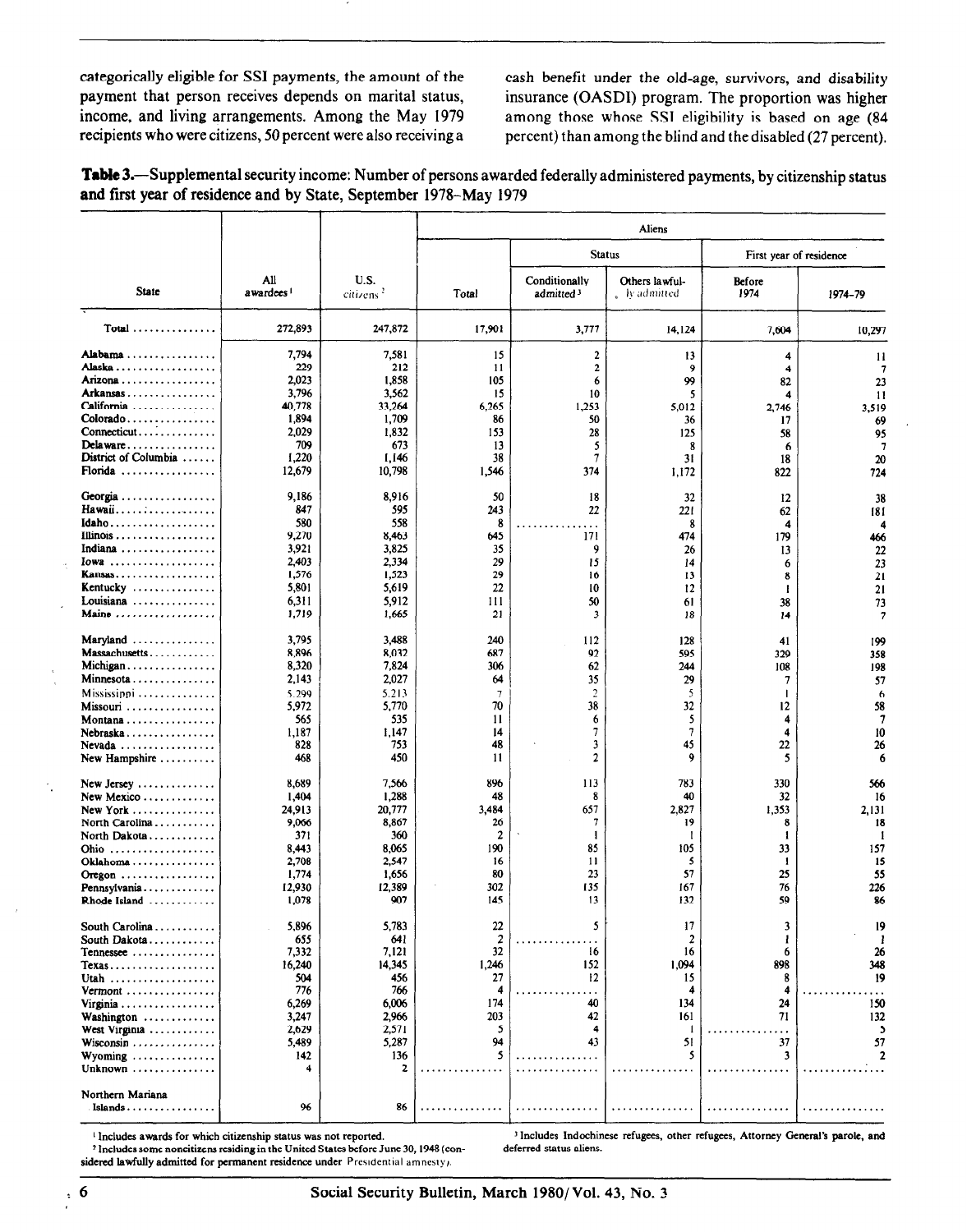Table 4.-Supplemental security income: Number of aliens awarded federally administered payments, by country of birth and citizenship status, September 1978-May 1979

|                                                                                                                                                                                                                                                                                                                                           |                                                                                                                                                 | Citizenship status                                                                                                              |                                                                                                                            |                                                                                                 |                                                                                                                                          |                                                                                                                                        |                                                                                                         |  |  |
|-------------------------------------------------------------------------------------------------------------------------------------------------------------------------------------------------------------------------------------------------------------------------------------------------------------------------------------------|-------------------------------------------------------------------------------------------------------------------------------------------------|---------------------------------------------------------------------------------------------------------------------------------|----------------------------------------------------------------------------------------------------------------------------|-------------------------------------------------------------------------------------------------|------------------------------------------------------------------------------------------------------------------------------------------|----------------------------------------------------------------------------------------------------------------------------------------|---------------------------------------------------------------------------------------------------------|--|--|
|                                                                                                                                                                                                                                                                                                                                           |                                                                                                                                                 |                                                                                                                                 | Conditionally admitted                                                                                                     |                                                                                                 |                                                                                                                                          | Others lawfully admitted                                                                                                               |                                                                                                         |  |  |
| Country of birth                                                                                                                                                                                                                                                                                                                          | All<br>aliens                                                                                                                                   | Total                                                                                                                           | 1974-79                                                                                                                    | Before<br>1974                                                                                  | Total                                                                                                                                    | 1974-79                                                                                                                                | Before<br>1974                                                                                          |  |  |
| Total                                                                                                                                                                                                                                                                                                                                     | 17,901                                                                                                                                          | 3,777                                                                                                                           | 2,926                                                                                                                      | 851                                                                                             | 14,124                                                                                                                                   | 7,371                                                                                                                                  | 6.753                                                                                                   |  |  |
| Country reported                                                                                                                                                                                                                                                                                                                          | 15.020                                                                                                                                          | 3,429                                                                                                                           | 2,826                                                                                                                      | 603                                                                                             | 11,591                                                                                                                                   | 7,076                                                                                                                                  | 4,515                                                                                                   |  |  |
| China<br>.<br>Colombia $\ldots \ldots \ldots \ldots$<br>Dominican Republic<br>Haiti<br>.<br>India<br>. <i>. .</i> .<br>Indochina<br>Laos<br>Vietnam<br>Italy<br>.<br>$Jamaica \ldots \ldots \ldots$<br>Korea<br>.<br>Mexico<br>. . <i>.</i> .<br>Portugal<br>Philippines<br>Turkey<br>China (Taiwan) $\ldots \ldots \ldots$<br>$U.S.S.R.$ | 726<br>252<br>1,378<br>529<br>221<br>250<br>230<br>667<br>34<br>128<br>505<br>371<br>321<br>737<br>1,813<br>446<br>1.752<br>317<br>408<br>1.325 | 189<br>16<br>387<br>18<br>22<br>9<br>38<br>562<br>30<br>111<br>421<br>25<br>18<br>104<br>189<br>30<br>118<br>116<br>93<br>1,083 | 173<br>8<br>240<br>8<br>12<br>3<br>33<br>549<br>22<br>111<br>416<br>6<br>11<br>84<br>57<br>17<br>108<br>110<br>59<br>1,070 | 16<br>8<br>147<br>10<br>10<br>6<br>13<br>5<br>19<br>7<br>20<br>132<br>13<br>10<br>6<br>34<br>13 | 537<br>236<br>991<br>511<br>199<br>241<br>192<br>105<br>4<br>17<br>84<br>346<br>303<br>633<br>1.624<br>416<br>1,634<br>201<br>315<br>242 | 475<br>124<br>368<br>260<br>122<br>120<br>179<br>101<br>4<br>16<br>81<br>146<br>165<br>551<br>408<br>250<br>1,529<br>170<br>218<br>189 | 62<br>112<br>623<br>251<br>77<br>121<br>13<br>200<br>138<br>82<br>1,216<br>166<br>105<br>31<br>97<br>53 |  |  |
| All other<br>Country not reported $\dots$                                                                                                                                                                                                                                                                                                 | 3,277<br>2,881                                                                                                                                  | 412<br>348                                                                                                                      | 278<br>100                                                                                                                 | 134<br>248                                                                                      | 2,865<br>2,533                                                                                                                           | 1,701<br>295                                                                                                                           | 1,164<br>2,238                                                                                          |  |  |

 $<sup>1</sup>$  Separate listing limited to countries with 200 or more aliens.</sup>

Their OASDI monthly benefits averaged \$175 (table 5).

The incidence of dual receipt of both SSI and OASDI benefits was much smaller among the alien recipients-only 9 percent for the conditionally admitted and 23 percent for the others. An even more substantial difference is seen when length of residence is considered. Among all alien awardees, those who had lived in the United States more than 5 years were receiving an OASDI benefit in about 2 out of 5 cases. As expected, almost none of the more recent immigrants had such income.

The rate of OASDI benefit receipt for the blind and the disabled aliens with more than 5 years residence was the same as that for citizens or a little higher. Aged citizens received social security benefits to a greater extent than aged aliens-84 percent, compared with 55 percent. Since aged persons made up the majority of the alien awardees, the lower rate of concurrent receipt in this group reduced the average for all aliens.

The younger immigrants might have worked long enough in this country to acquire the necessary coverage for disability insurance benefits (20 quarters out of the last 40 quarters before onset of disability). Because the aged aliens in the study may have been old on arrival, they would have had less opportunity to acquire OASDI coverage. Similarly, most of the recent immigrants did not have income from social security benefits.

Amongthose who were OASDI beneficiaries the amounts of their benefits were about the same for all the subgroups of the study population-from \$182 for the "other lawfully admitted" aliens with more than 5 years' residence to \$160 for those recently arrived.

When unearned income other than social security is examined, the aliens-particularly those recently arrivedappear to have more than the citizens. The proportions were I3- I5 percent for the 1974-79 immigrants, 1 l- I2 percent for those who arrived before 1974, and 10 percent for the citizens.

In the SSI program, "unearned income" includes a wide range of cash benefits, pensions, or compensation payments. Such income also includes "support and maintenance in kind" that must be considered if the recipient regularly receives some basic needs free or at reduced cost. Up to one-third of the maximum Federal payment level may be charged as unearned income in such cases.<sup>5</sup>

As table 5 shows, more of the alien recipients than of the citizens had income in the form of support and maintenance in kind—10 percent for the conditionally admitted, 6 percent for the other aliens, and only 4 percent for the citizens. The rates were also higher for recent immigrants than for those who had lived in the United States 5 years or longer.

This pattern reflects the degree of economic dependency of refugees, particularly political refugees. Often they bring little in the way of resources with them, and language as well

<sup>&</sup>lt;sup>5</sup>This one-third ceiling was established to match the statutory one-third reduction applicable to recipients living in the household of another and receiving support and maintenance there.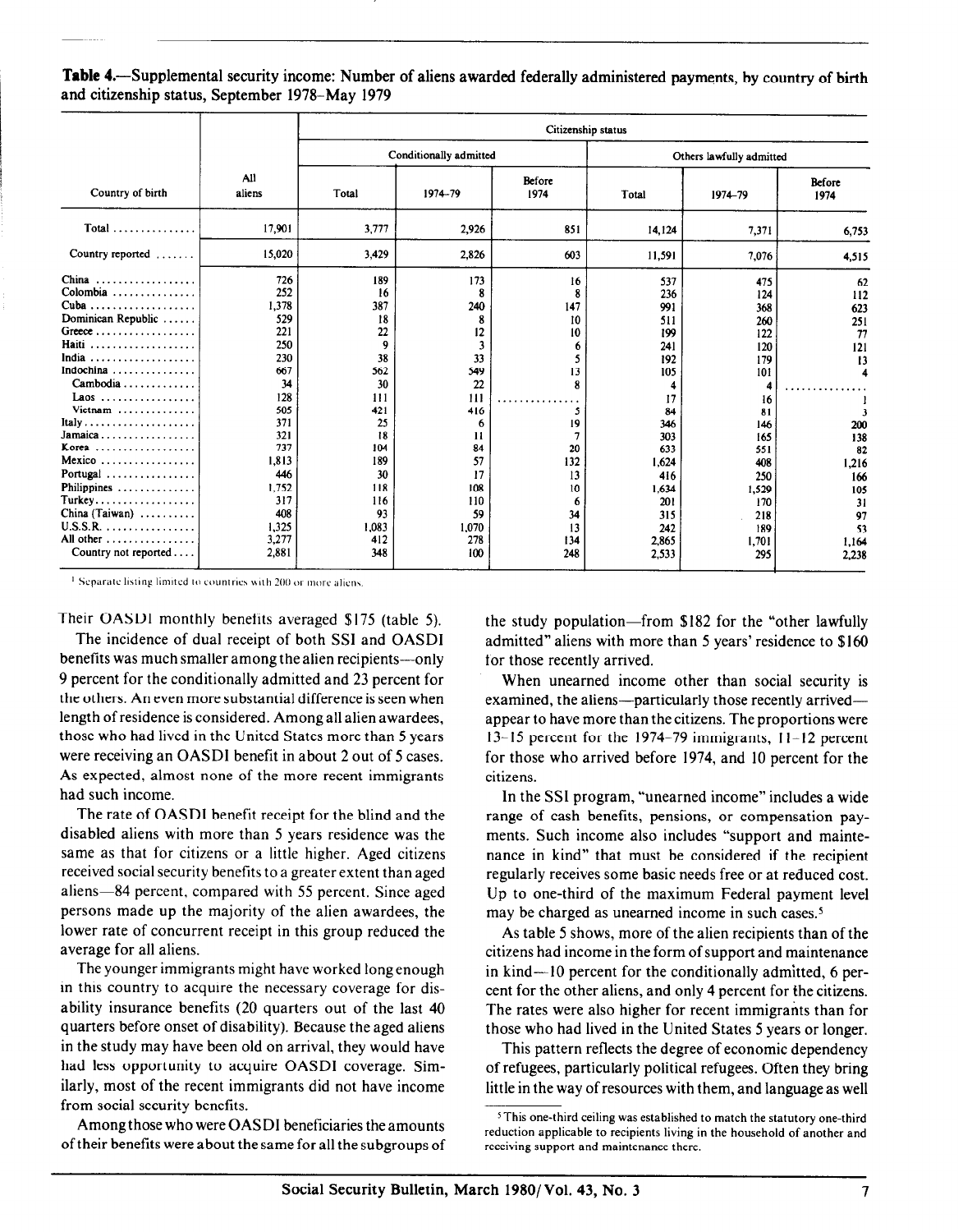Table 5.—Supplemental security income: Number of persons awarded federally administered payments, September 1978– May 1979 and receiving SSI payments in May 1979: Percent concurrently receiving other income and average monthly amount of other income, by citizenship status and type of income and by reason for eligibility and first year of residence

|                                                                                                 |                         | With other income              |                     |                                       |                                     |                                |                         |                                       |                            |
|-------------------------------------------------------------------------------------------------|-------------------------|--------------------------------|---------------------|---------------------------------------|-------------------------------------|--------------------------------|-------------------------|---------------------------------------|----------------------------|
|                                                                                                 |                         |                                |                     | Percent                               |                                     |                                |                         | Average monthly amount                |                            |
|                                                                                                 |                         |                                |                     | Other unearned income                 |                                     |                                | Other unearned income   |                                       |                            |
| Reason for eligibility<br>and first year of<br>residence                                        | AШ<br>awardees          | Social<br>security<br>benefits | Total               | Support and<br>maintenance<br>in kind | Earned<br>income                    | Social<br>security<br>benefits | Total                   | Support and<br>maintenance<br>in kind | Earned<br>income           |
|                                                                                                 |                         |                                |                     |                                       | All awardees <sup>1</sup>           |                                |                         |                                       |                            |
| $Total \ldots \ldots$                                                                           | 217,617                 | 47.3                           | 9.8                 | 4.4                                   | 3.3                                 | \$174.93                       | \$80.47                 | \$63.97                               | \$105.40                   |
| Aged<br>Blind and disabled $\ldots$ .                                                           | 91.440<br>126,177       | 76.0<br>26.6                   | 4.5<br>13.7         | 2.5<br>5.6                            | 3.6<br>3.1                          | 174.24<br>176.37               | 90.28<br>78.13          | 63.29<br>64.19                        | 111.26<br>100.41           |
|                                                                                                 |                         |                                |                     |                                       | United States citizens <sup>2</sup> |                                |                         |                                       |                            |
| $Total$                                                                                         | 196,440                 | 49,6                           | 9.6                 | 43                                    | 3,4                                 | \$174.91                       | \$80.23                 | \$63.84                               | \$99.19                    |
| Aged<br>Blind and disabled $\ldots$ .                                                           | 77,851<br>118,589       | 84.4<br>26,7                   | 3.5<br>13.7         | 1.9<br>5.8                            | 3.8<br>3.1                          | 174.30<br>176.17               | 93.75<br>77.94          | 61.77<br>64.29                        | 99.03<br>99.33             |
|                                                                                                 |                         |                                |                     |                                       | Aliens conditionally admitted       |                                |                         |                                       |                            |
| $Total \ldots \ldots$                                                                           | 3.395                   | 9.2                            | 14.6                | 9.6                                   | $\mathbf{3}$ .                      | \$179.16                       | \$92.63                 | \$68.49                               | \$203.72                   |
| Aged<br>Blind and disabled                                                                      | 2,580<br>815            | 8.6<br>11.3                    | 13.0<br>19.8        | 9.7<br>9.3                            | $\overline{\mathbf{8}}$<br>$\cdot$  | 175.67<br>187.59               | 95.92<br>85.76          | 69.32<br>65.76                        | 227.13<br>114.00           |
| First year of residence:<br>$1974 - 79$<br>$A \text{gcd} \dots \dots \dots$<br><b>Blind and</b> | 2,706<br>2,180          | 1.0<br>.8                      | 15.3<br>14.1        | 10.7<br>10.7                          | .6<br>.6                            | 162.48<br>148.94               | 93.06<br>95.67          | 68.71<br>69.08                        | 206.52<br>228.28           |
| disabled<br>Before $1974$<br>$A$ ged $\ldots \ldots \ldots$<br><b>Blind and</b>                 | 526<br>689<br>400       | 1.9<br>41.7<br>51.3            | 20.2<br>12.2<br>7.3 | 10.5<br>5.4<br>4.0                    | .6<br>1.7<br>2.3                    | 185.50<br>180.73<br>177.88     | 85.50<br>90.52<br>98.58 | 67.16<br>66.75<br>72.87               | 105.00<br>199.75<br>225.33 |
| disabled                                                                                        | 289                     | 28,4                           | 19.0                | 7.3                                   | 1,0                                 | 187.84                         | 86.27                   | 62.09                                 | 123.00                     |
|                                                                                                 |                         |                                |                     |                                       | Other lawfully admitted aliens      |                                |                         |                                       |                            |
| $Total \dots \dots \dots \dots$                                                                 | 12,352                  | 22.5                           | 12.0                | 6.1                                   | 2.3                                 | \$180.17                       | \$80.72                 | \$65.50                               | \$225.03                   |
| $A \text{gcd} \ldots \ldots \ldots \ldots$<br>Blind and disabled                                | 9,081<br>3,271          | 23.0<br>21.2                   | 10.6<br>15.9        | 5.6<br>7.5                            | 2.8<br>1.2                          | 176.01<br>192.69               | 79.55<br>82.88          | 65.21<br>66.11                        | 243.15<br>105.87           |
| First year of residence:<br>$1974 - 79$<br>$A$ ged<br><b>Blind and</b>                          | 6,699<br>5,538          | 2.4<br>2.2                     | 13.3<br>12.7        | 7.0<br>6,7                            | 2.0<br>2.2                          | 158.66<br>151.28               | 78.67<br>75.72          | 66.19<br>65.42                        | 266.67<br>282.54           |
| disabled<br>Before 1974<br>$A$ ged $\ldots$                                                     | 1,161<br>5,654<br>3,543 | 3.4<br>46.3<br>55.4            | 16.2<br>10.5<br>7.4 | 8.4<br>5.0<br>3.8                     | 1.0<br>2.7<br>3.6                   | 179.26<br>181.53<br>177.54     | 89.72<br>83.78<br>89.81 | 62.10<br>64.35<br>64.62               | 105.42<br>188.80<br>205.60 |
| <b>Blind and</b><br>disabled                                                                    | 2,111                   | 31.1                           | 15.7                | 6.9                                   | 1.2                                 | 193.49                         | 79.02                   | 64.10                                 | 106.08                     |

<sup>1</sup> Includes awards for which citizenship status was not reported.

<sup>2</sup> Includes some noncitizens residing in the United States before June 30, 1948 (con-

sidered lawfully admitted for permanent residence under Presidential amnesty).

as other barriers may prevent them from quickly establishing independence. In the interim they receive help from their sponsors, relatives, or charitable organizations-income the SSI program considers as in kind.

About 3 percent of the citizens had earnings in May 1979. The corresponding figure for regularly admitted aliens was 2 percent; for the conditionally admitted, the proportion  $\epsilon$  percent, for the conditionally admitted, the proportion was ress man a percent. Als expected, the proper aliens with earnings rose with length of residence.<br>Living arrangements. Used as a determinant of Federal

payment amount, the term "living arrangements"does not denote the type of housing or indicate who shared living quarters with the SSl recipient. Rather, it indicates the financial arrangements for obtaining housing. An eligible individual who owns or rents a home or pays a proportionate share of joint living expenses is considered to be living in his or her own household and is eligible for the full Federal  $\frac{1}{2}$  payment income  $\frac{1}{2}$  and  $\frac{1}{2}$  countable indicates and  $\frac{1}{2}$  for indicates and indicates and indicates and indicates and indicates and indicates and indicates and indicates and indicates and indicate vol payment iever those any countable medine). If the musvidual is living in a household headed by a person other than<br>a spouse and receives both support and maintenance there,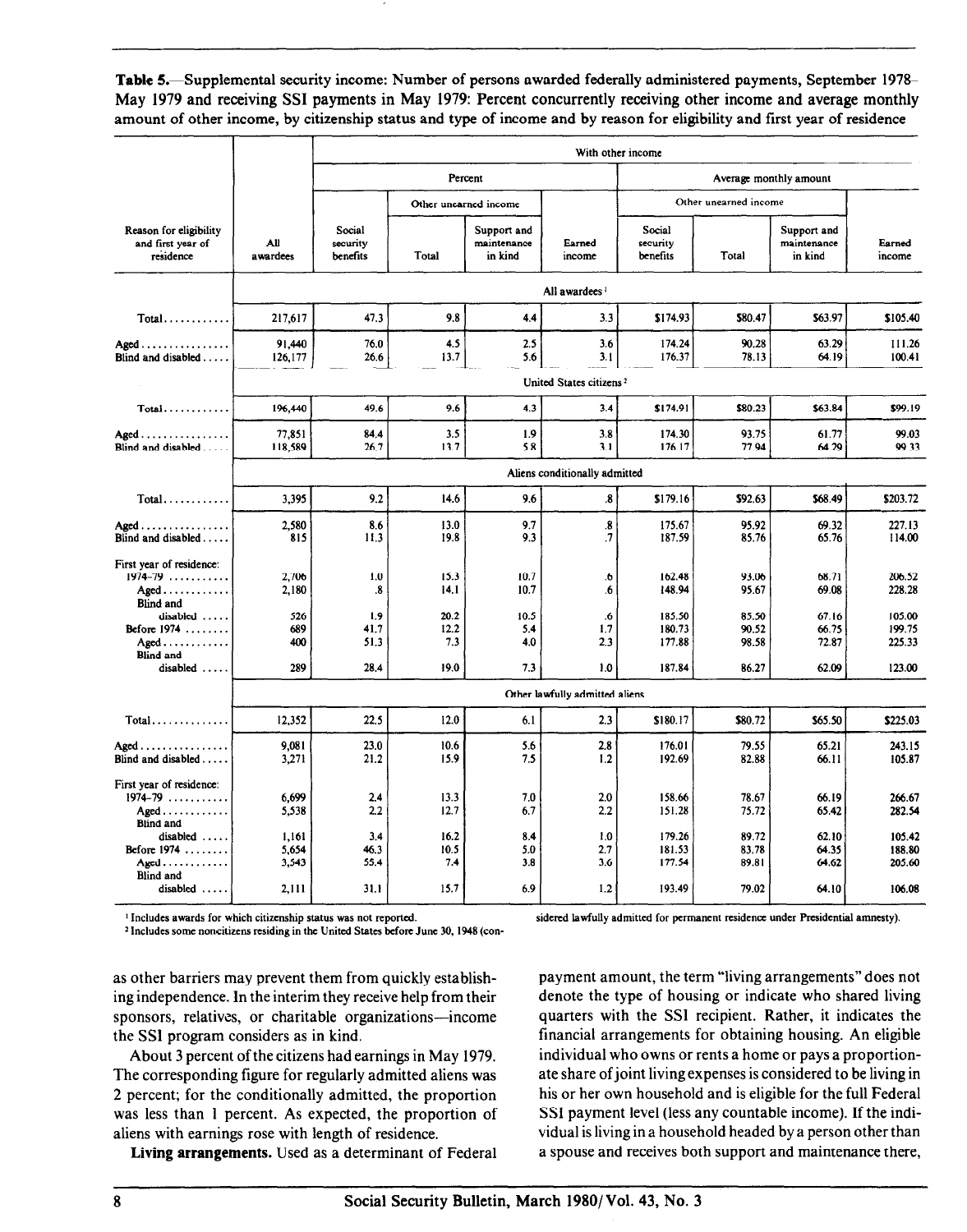Table 6.-Supplemental security income: Number and percentage distribution of persons awarded federally administered payments, September 1978–May 1979, and receiving SSI payments in May 1979, by living arrangements and citizenship status

|                              |                               | Aliens       |              |                |                          |              |                     |
|------------------------------|-------------------------------|--------------|--------------|----------------|--------------------------|--------------|---------------------|
|                              | U.S.<br>citizens <sup>2</sup> |              |              |                | Others lawfully admitted |              |                     |
| All<br>awardees <sup>1</sup> |                               | Total        | 1974-79      | Before<br>1974 | Total                    | 1974-79      | Before<br>1974      |
| 217.617                      | 196,440                       | 3,395        | 2.706        | 689            | 12,353                   | 6,699        | 5,654               |
| 100.0                        | 100.0                         | 100.0        | 100.0        | 100.0          | 100.0                    | 100.0        | 100.0               |
| 79.3<br>16.7                 | 81.1<br>14.7                  | 68.8<br>30.3 | 68.6<br>30.8 | 69.6<br>28.2   | 51.4<br>47.7             | 35.0<br>64.5 | 70.8<br>27.9<br>1.3 |
|                              | 4.0                           | 4.2          |              | .9<br>.6       | Conditionally admitted   |              | 2.1<br>9.<br>$.5\,$ |

<sup>2</sup> Includes some noncitizens residing in the United States before June 30, 1948 (con-

the maximum Federal payment is two-thirds of the "own household" amount.6 A person in an institution who is

6 At the time of this study the monthly Federal payment levels were: In own household. \$189.40 for an individual. \$284.10 for a couple; in anoth-

i Includes awards for which citizenship status was not reported. sidered lawfully admitted for permanent residence under Presidential amnesty).

receiving more than half his or her support from Medicaid is eligible for a Federal payment of \$25.

Table 6 shows the distribution of awardees in the study period by living arrangements. Among the citizens, about er's household. \$126.27 for an individual. \$189.40 for a couple. 15 percent were classified as "living in another's household."

Table 7.—Supplemental security income: Number of persons awarded federally administered payments, total and aged, September 1978-May 1979, and receiving SSI payments in May 1979, by type of payment and by citizenship status

|                                                                                                    |                              |                               | <b>Aliens</b>        |                        |                  |                       |                          |                       |  |
|----------------------------------------------------------------------------------------------------|------------------------------|-------------------------------|----------------------|------------------------|------------------|-----------------------|--------------------------|-----------------------|--|
|                                                                                                    |                              |                               |                      | Conditionally admitted |                  |                       | Others lawfully admitted |                       |  |
| Type of payment                                                                                    | All<br>awardees <sup>1</sup> | U.S.<br>citizens <sup>2</sup> | Total                | 1974-79                | Before<br>1974   | Total                 | 1974-79                  | Before<br>1974        |  |
|                                                                                                    |                              |                               |                      | Total                  |                  |                       |                          |                       |  |
| Number of awardees<br>Total                                                                        | 217,617                      | 196,440                       | 3,395                | 2,706                  | 689              | 12,353                | 6.699                    | 5,654                 |  |
| Federal SSI payments<br>Federal SSI payments only<br>Federal SSI and State                         | 198,221<br>123,738           | 178,084<br>115,970            | 3,326<br>1,221       | 2,679<br>951           | 647<br>270       | 11,750<br>3,367       | 6,611<br>1,645           | 5.139<br>1,722        |  |
| supplementation $\dots\dots\dots\dots\dots$<br>State supplementation<br>State supplementation only | 74.483<br>93.879<br>19,396   | 62.114<br>80,470<br>18,356    | 2.105<br>2.174<br>69 | 1,728<br>1.755<br>27   | 377<br>419<br>42 | 8,383<br>8,986<br>603 | 4.966<br>5.054<br>88     | 3.417<br>3,932<br>515 |  |
| Average monthly payment                                                                            |                              |                               |                      |                        |                  |                       |                          |                       |  |
| Total                                                                                              | \$115.64                     | \$111.40                      | \$185.68             | \$196.85               | \$141.84         | \$160.13              | \$182.27                 | \$133.89              |  |
| Federal SSI payments<br>State supplementation                                                      | 97.08<br>62.87               | 95 OR<br>61.33                | 137.27<br>79.64      | 147.15<br>78.54        | 96.36<br>84.23   | 113.54<br>71.50       | 129.30<br>72.29          | 93.26<br>70.49        |  |
|                                                                                                    |                              |                               |                      | Aged persons           |                  |                       |                          |                       |  |
| Number of awardees<br>Total                                                                        | 91,440                       | 77,851                        | 2,580                | 2,180                  | 400              | 9.081                 | 5.538                    | 3.543                 |  |
| Federal SSI payments<br>Federal SSI payments only<br>Federal SSI and State supplementa-            | 78.064<br>47,516             | 65.195<br>43,018              | 2.527<br>939         | 2,158<br>791           | 369<br>148       | 8.608<br>2.415        | 5.464<br>1,342           | 3.144<br>1.073        |  |
| tion<br>State supplementation $\dots\dots\dots\dots$<br>State supplementation only                 | 30.548<br>43,924<br>13.376   | 22.177<br>34,833<br>12.656    | 1.588<br>1.641<br>53 | 1,367<br>1,389<br>22   | 221<br>252<br>31 | 6.193<br>6,666<br>473 | 4,122<br>4,196<br>74     | 2,071<br>2.470<br>399 |  |
| Average monthly payment                                                                            |                              |                               |                      |                        |                  |                       |                          |                       |  |
| Total                                                                                              | \$86.68                      | \$75.00                       | \$186.31             | \$196.31               | \$131.80         | \$158.20              | \$182.20                 | \$120.69              |  |
| Federal SSI payments<br>State supplementation                                                      | 65.44<br>64.07               | 56.55<br>61.73                | !38.03<br>80.07      | 147.05<br>79.32        | 85.28<br>84.18   | 110.99<br>72.06       | 127.78<br>73.93          | 81.81<br>68.89        |  |

<sup>1</sup> Includes awards for which citizenship status was not reported.<br><sup>2</sup> Includes some noncitizens residing in the United States before June 30, 1948 (con-

sidered lawfully admitted for permanent residence under Presidential amnesty).